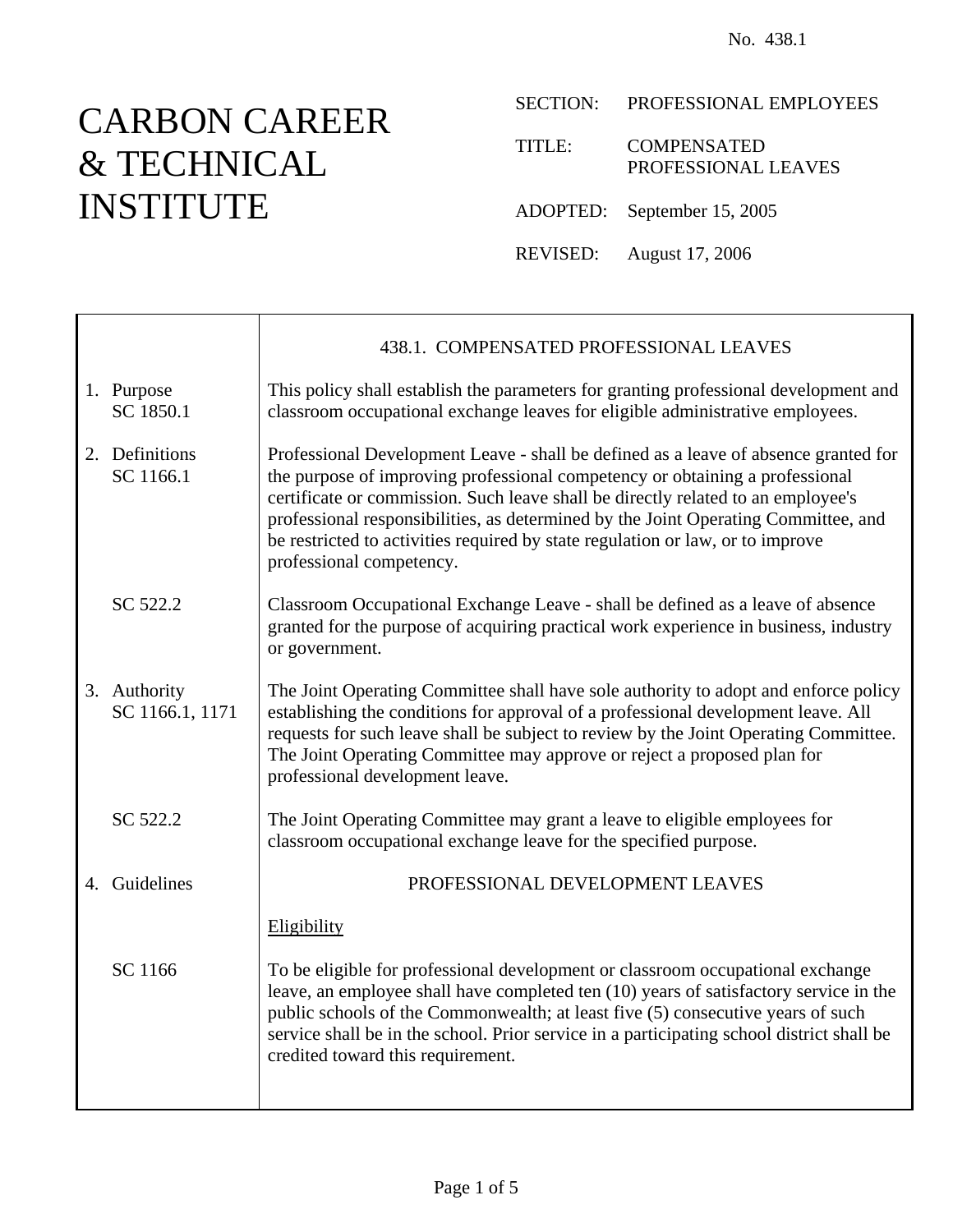| SC 1166   | A leave for professional development or classroom occupational exchange may be<br>taken for a half or full school term or for two (2) half school terms during a period of<br>two (2) years, at the option of the employee.                                                                                                                                                                                                                                                                         |
|-----------|-----------------------------------------------------------------------------------------------------------------------------------------------------------------------------------------------------------------------------------------------------------------------------------------------------------------------------------------------------------------------------------------------------------------------------------------------------------------------------------------------------|
| SC 1167   | The total number of administrative employees on such leaves of absence at any one<br>time shall not exceed ten percent (10%) of the number of eligible employees.                                                                                                                                                                                                                                                                                                                                   |
|           | Application                                                                                                                                                                                                                                                                                                                                                                                                                                                                                         |
| SC 1166.1 | Professional development leaves shall be granted only to employees participating in<br>an academic program for the purpose of retaining a professional certificate or<br>commission, further preparation and improvement in his/her area(s) of certification,<br>additional certification, attaining other appropriate and identifiable educational<br>positions within the school, or as the Joint Operating Committee may require, and<br>upon the recommendation of the Administrative Director. |
|           | Requests for professional development leave shall be submitted on the approved<br>form and forwarded with a detailed plan to the Administrative Director sixty (60)<br>days prior to requested leave.                                                                                                                                                                                                                                                                                               |
|           | Documentation                                                                                                                                                                                                                                                                                                                                                                                                                                                                                       |
| SC 1166.1 | Applicants for professional development leave shall submit with the application<br>form a detailed plan describing the professional development activities to be<br>undertaken and a statement specifying the benefits of the leave to the employee and<br>the school. The plan shall provide sufficient information to permit the Joint<br>Operating Committee to adequately evaluate the request.                                                                                                 |
|           | The Joint Operating Committee may at any time require additional information from<br>the employee in order to assist the Joint Operating Committee in evaluating the<br>request and the leave's benefits to and impact on the employee and the school.                                                                                                                                                                                                                                              |
| SC 1166.1 | The minimum requirements for leave for a half school term shall consist of any one<br>or a combination of the following:                                                                                                                                                                                                                                                                                                                                                                            |
|           | Nine (9) graduate credits.<br>1.                                                                                                                                                                                                                                                                                                                                                                                                                                                                    |
|           | Twelve (12) undergraduate credits.<br>2.                                                                                                                                                                                                                                                                                                                                                                                                                                                            |
|           | One hundred eighty (180) hours of professional development activities.<br>3.                                                                                                                                                                                                                                                                                                                                                                                                                        |
|           |                                                                                                                                                                                                                                                                                                                                                                                                                                                                                                     |
|           |                                                                                                                                                                                                                                                                                                                                                                                                                                                                                                     |
|           |                                                                                                                                                                                                                                                                                                                                                                                                                                                                                                     |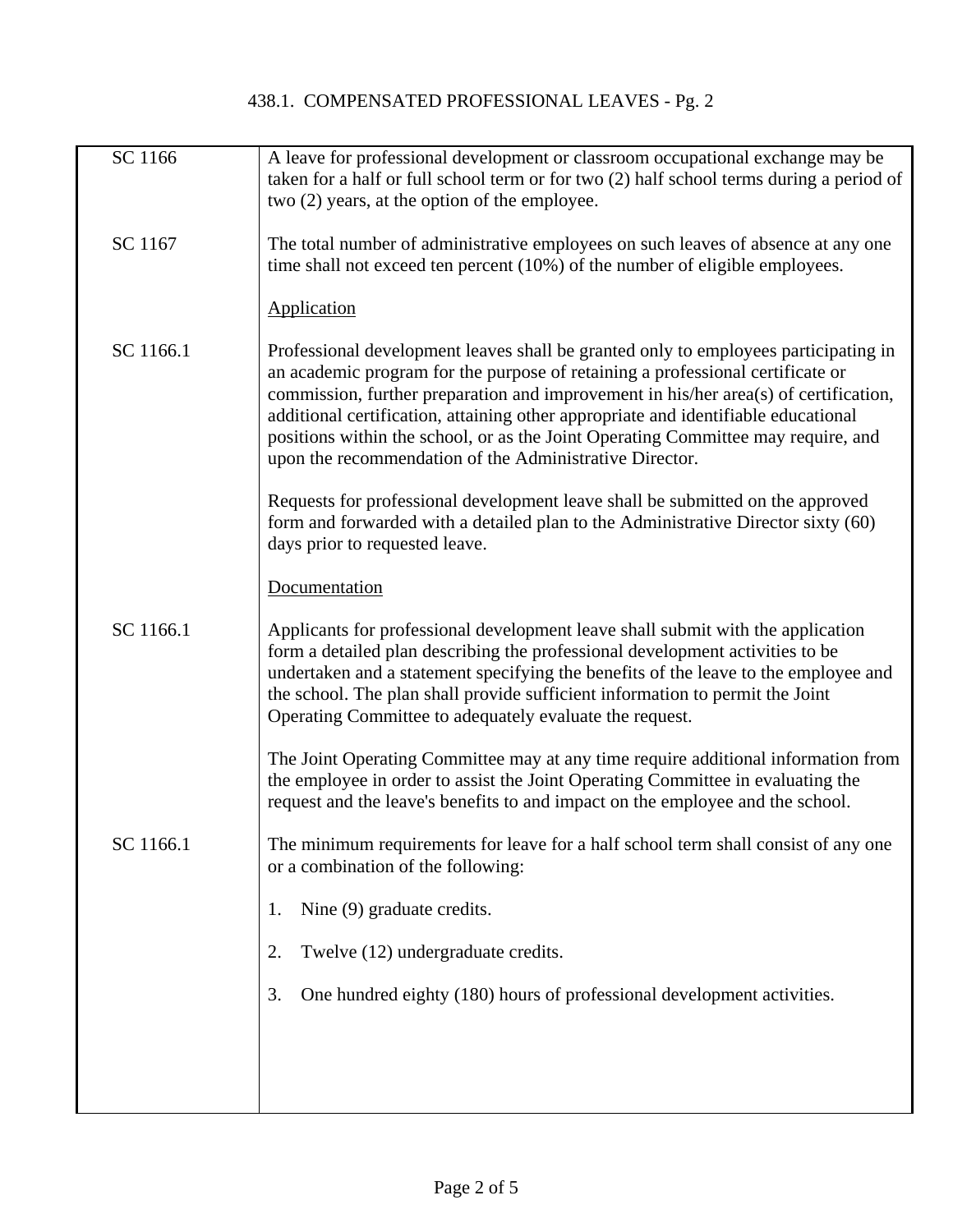|                 | The minimum requirements for leave for a full school term shall consist of any one<br>or a combination of the following:                                                                                                                                                                                                                                                                                                                                                                                                                                                                                                                                                       |
|-----------------|--------------------------------------------------------------------------------------------------------------------------------------------------------------------------------------------------------------------------------------------------------------------------------------------------------------------------------------------------------------------------------------------------------------------------------------------------------------------------------------------------------------------------------------------------------------------------------------------------------------------------------------------------------------------------------|
|                 | Eighteen (18) graduate credits.<br>1.                                                                                                                                                                                                                                                                                                                                                                                                                                                                                                                                                                                                                                          |
|                 | Twenty-four (24) undergraduate credits.<br>2.                                                                                                                                                                                                                                                                                                                                                                                                                                                                                                                                                                                                                                  |
|                 | Three hundred sixty (360) hours of professional development activities.<br>3.                                                                                                                                                                                                                                                                                                                                                                                                                                                                                                                                                                                                  |
|                 | Applicants who propose to take graduate or undergraduate credits shall submit<br>notification of acceptance and enrollment from an accredited institution of higher<br>learning for study in courses approved by the Administrative Director. The<br>employee shall successfully complete each approved course with a grade of B or<br>better. Upon return from professional development leave, the employee shall submit<br>to the Administrative Director within the first month an official transcript of all<br>courses completed. Failure to receive passing grades or to submit required<br>transcripts on time shall result in forfeiture of monies paid by the school. |
|                 | Applicants who propose to undertake professional development activities shall<br>submit to the Joint Operating Committee a detailed plan listing the specific<br>activities. Upon return from professional development leave, the employee shall<br>submit to the Administrative Director within the first month a formal report<br>describing the educational activities pursued and their benefits and relevancy.<br>Failure to submit required reports on time shall result in forfeiture of monies paid by<br>the school.                                                                                                                                                  |
|                 | <b>Commitment Of Employee</b>                                                                                                                                                                                                                                                                                                                                                                                                                                                                                                                                                                                                                                                  |
| SC 1166.1, 1168 | Acceptance of professional development leave incurs a commitment by the<br>employee to return to active duty in the school immediately following the leave for<br>one (1) full school year, unless prevented by illness or physical disability.<br>Employees shall submit required reports on time or forfeit all compensation and<br>benefits.                                                                                                                                                                                                                                                                                                                                |
|                 | <b>Commitment Of Employer</b>                                                                                                                                                                                                                                                                                                                                                                                                                                                                                                                                                                                                                                                  |
| SC 1168         | At the expiration of the professional development leave, the employee shall, unless<br>agreed otherwise, be reinstated in the same position held at the time of the granting<br>of the leave.                                                                                                                                                                                                                                                                                                                                                                                                                                                                                  |
|                 |                                                                                                                                                                                                                                                                                                                                                                                                                                                                                                                                                                                                                                                                                |
|                 |                                                                                                                                                                                                                                                                                                                                                                                                                                                                                                                                                                                                                                                                                |
|                 |                                                                                                                                                                                                                                                                                                                                                                                                                                                                                                                                                                                                                                                                                |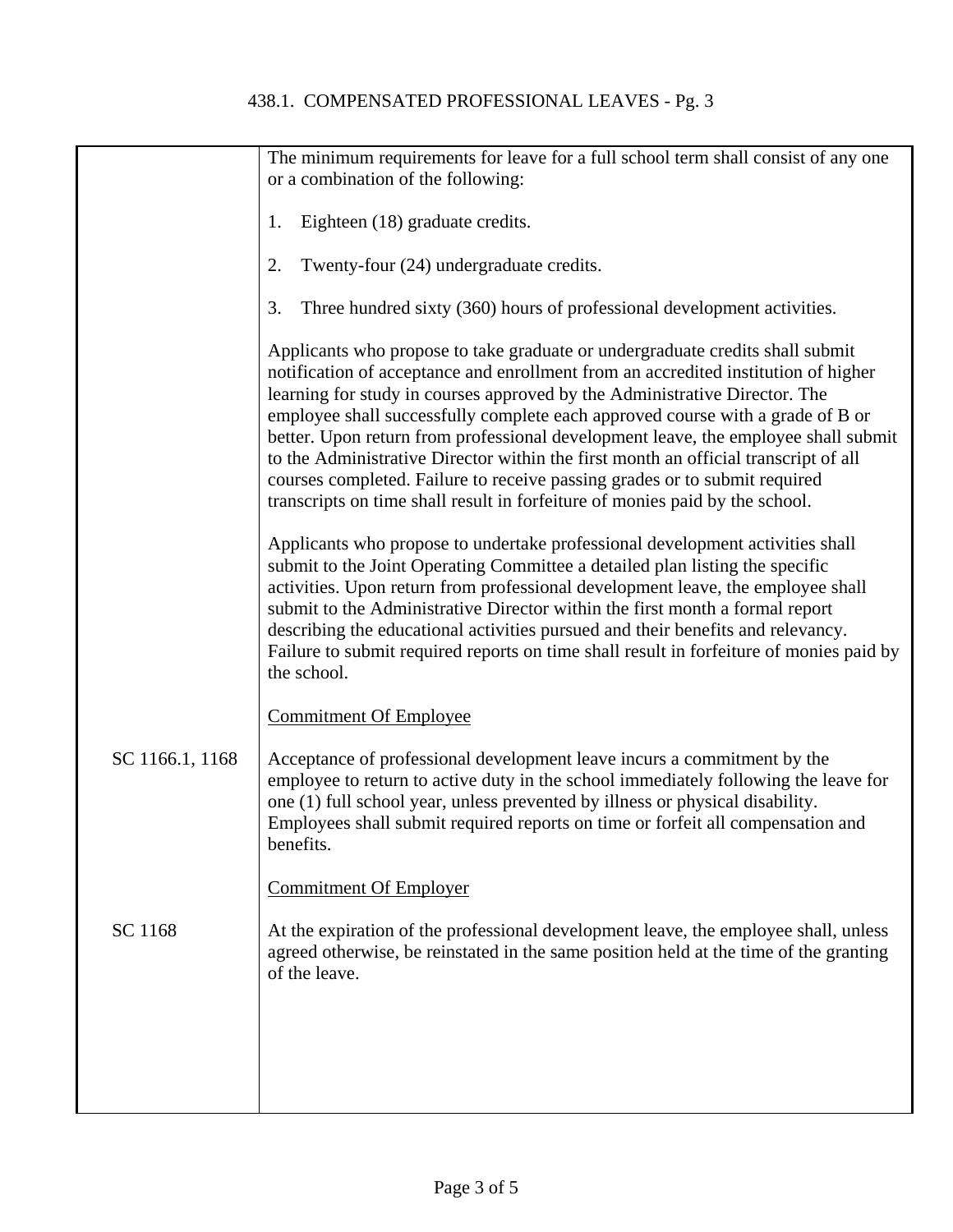|                     | Compensation                                                                                                                                                                                                                                                                                        |
|---------------------|-----------------------------------------------------------------------------------------------------------------------------------------------------------------------------------------------------------------------------------------------------------------------------------------------------|
| SC 1169             | During the period of professional development leave, an employee shall be<br>compensated at least one-half $(\frac{1}{2})$ the salary to which s/he would have been entitled<br>had the employee not taken leave. Medical and other insurance benefits shall<br>continue in force during the leave. |
|                     | <b>CLASSROOM OCCUPATIONAL EXCHANGE LEAVE</b>                                                                                                                                                                                                                                                        |
|                     | <b>Application</b>                                                                                                                                                                                                                                                                                  |
|                     | Requests for classroom occupational exchange leave shall be submitted on the<br>approved form and forwarded with appropriate documentation to the Administrative<br>Director.                                                                                                                       |
|                     | All required application materials shall be submitted by April 1 for the following<br>school year.                                                                                                                                                                                                  |
|                     | Applications will be considered in the order received. An applicant for such leave<br>shall submit to the Joint Operating Committee a detailed plan describing the purpose<br>of the leave and the benefit to be realized by the school as a result of granting such<br>leave.                      |
|                     | Documentation                                                                                                                                                                                                                                                                                       |
|                     | Applicants for classroom occupational exchange leave shall submit with the<br>application form a statement from the employer agreeing to the terms and conditions<br>of the leave, as specified in Joint Operating Committee policy.                                                                |
| SC 522.2,<br>1166.1 | Upon return from such leave, the employee shall submit to the Joint Operating<br>Committee a final report detailing the work experience, its benefits and the method<br>by which the employee expects to implement the experience gained into the<br>employee's duties at the school.               |
|                     | <b>Commitment Of Employee</b>                                                                                                                                                                                                                                                                       |
| SC 1168             | Acceptance of classroom occupational exchange leave incurs a commitment by the<br>employee to return to active duty in the school immediately following the leave for<br>one (1) full school year, unless prevented by illness or physical disability.                                              |
|                     | <b>Commitment Of Employer</b>                                                                                                                                                                                                                                                                       |
| SC 1168             | At the expiration of the classroom occupational exchange leave, the employee shall,<br>unless agreed otherwise, be reinstated in the same position held at the time of the<br>granting of the leave.                                                                                                |